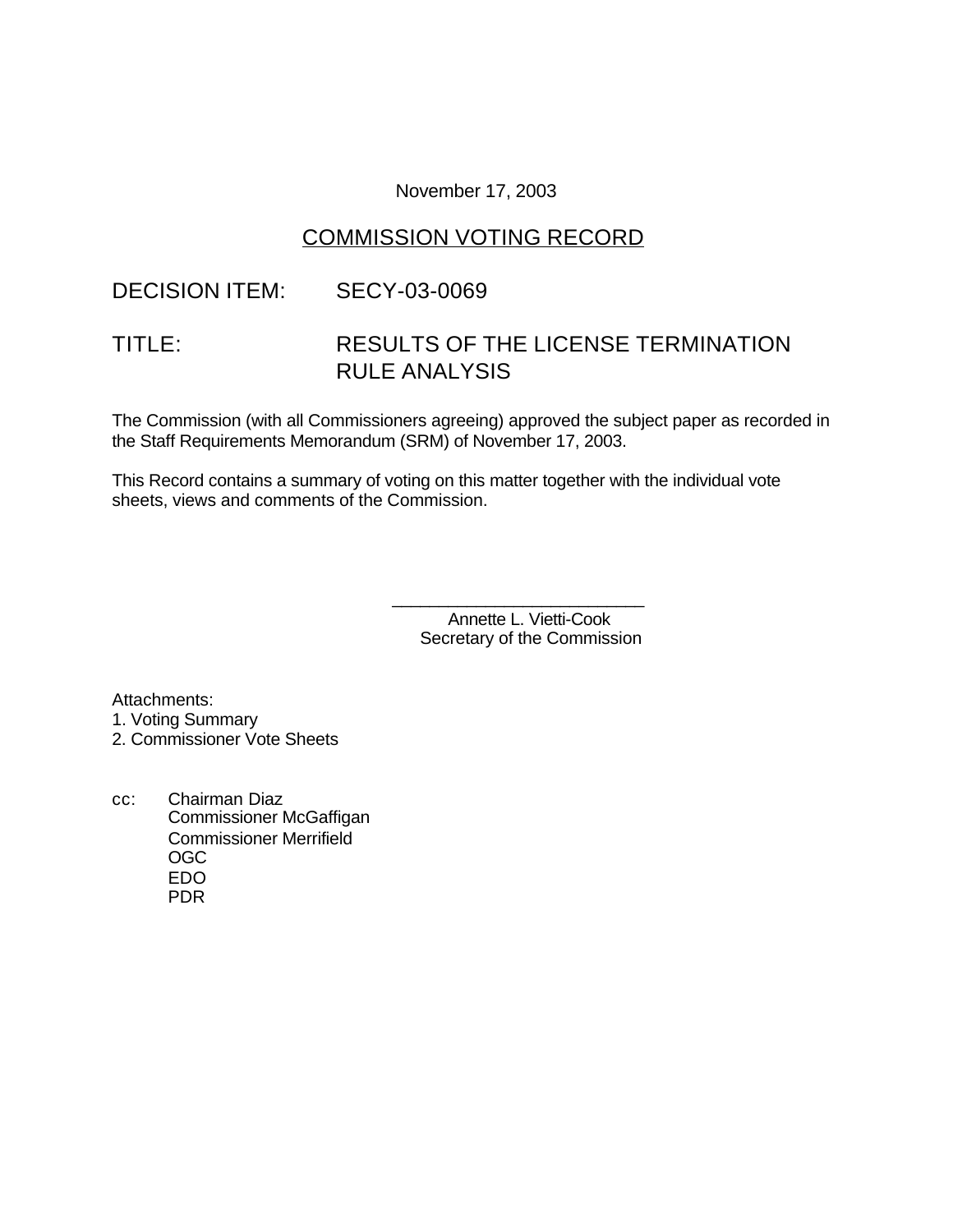## VOTING SUMMARY - SECY-03-0069

## RECORDED VOTES

|                    | <b>NOT</b><br>APRVD DISAPRVD ABSTAIN PARTICIP COMMENTS |          | DATF           |
|--------------------|--------------------------------------------------------|----------|----------------|
| CHRM. DIAZ         | X.                                                     |          | $X = 10/15/03$ |
| COMR. McGAFFIGAN X |                                                        |          | $X = 10/31/03$ |
| COMR. MERRIFIELD X |                                                        | $X \sim$ | 9/11/03        |

## COMMENT RESOLUTION

In their vote sheets, all Commissioners approved the staff's recommendation and provided some additional comments. Subsequently, the comments of the Commission were incorporated into the guidance to staff as reflected in the SRM issued on November 17, 2003.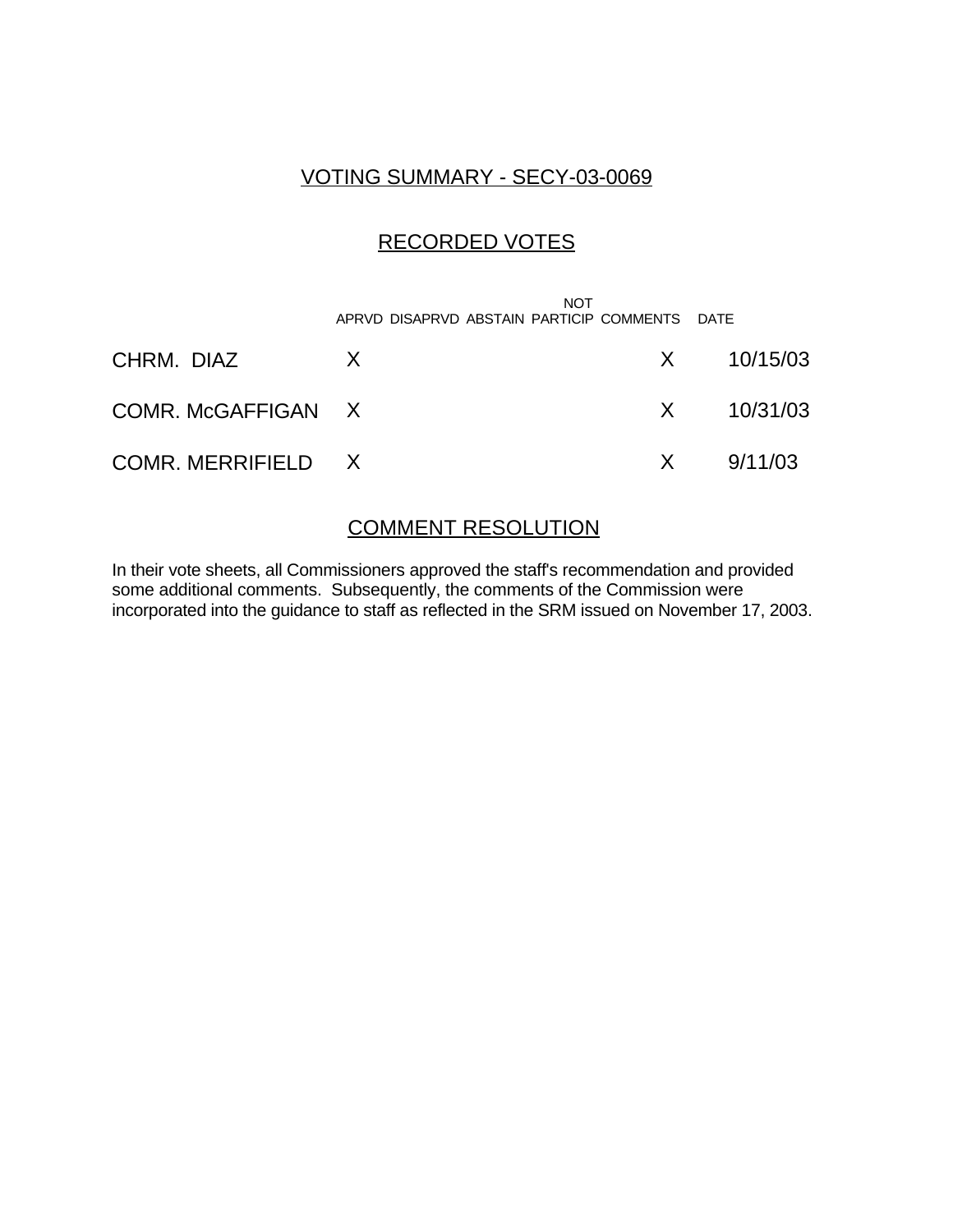#### **Commissioner Comments on SECY-03-0069**

#### Chairman Diaz

I commend the staff for its comprehensive examination of decommissioning issues in SECY-03-0069. In that regard, I approve the options and issue-specific implementation actions identified in SECY-03-0069 subject to the comments noted in bold type.

Restricted Release/alternate Criteria and Institutional Control. In addition to changes to decommissioning guidance, the staff recommends among other measures that new options for restricted release be added. One option would have NRC responsible for monitoring and enforcement of institutional controls after license termination using regulation or legal agreement. The other option would allow for restricted use by an NRC possession-only specific license.

**I approve the staff's recommendations subject to the following comment. The staff's recommendations have merit in that they provide potential alternatives for managing institutional control at complex decommissioning sites. However, as the staff notes (Attachment 1 to Secy-03-0069), there are many unknowns about implementation. Several of the proposed alternatives propose new roles for the NRC and particular alternatives may be of benefit to only a few licensees. Because of the uncertainty in the effectiveness of the proposal, the staff should gather comment on the recommended actions from the public, Agreement States, and our licensees before proceeding to issue a RIS.**

Relationship between LTR Release Limits and Other Release Limits. The staff proposes to clarify that it is not acceptable to use 10 C.F.R. 40.13(a) as a decommissioning criterion. This clarification would extend the Commission's denial of the AAR Manufacturing Inc. request to use §40.13 (a) to all sites.

#### **I approve the staff's recommendation because it ensures consistency and predictability in how NRC approaches decommissioning.**

Appropriateness of Developing a Separate Unrestricted Release Standard for Uranium and Thorium. The staff recommends against developing a separate unrestricted release standard for source material licensees because it believes that sufficient flexibility exists with the LTR criteria such that source material licensees have risk–based flexibility.

**I approve the staff's recommendation because I agree that the development of a separate standard is likely to be a lengthy and resource-intensive process. Further, other alternatives such as the planned evaluations on the appropriateness of allowing intentional mixing of contaminated soil may provide less costly solutions to decommissioning source material sites.** 

On-Site Disposal under 10 CFR 20.2002. Staff proposes to explain in a RIS that the current practice of allowing on-site disposals under §20.2002 with a dose criterion of a "few millirem" will continue. Staff will also permit burial requests with a dose criterion of 1 mSv/yr (100 mrem/yr) so long as such requests provide for additional financial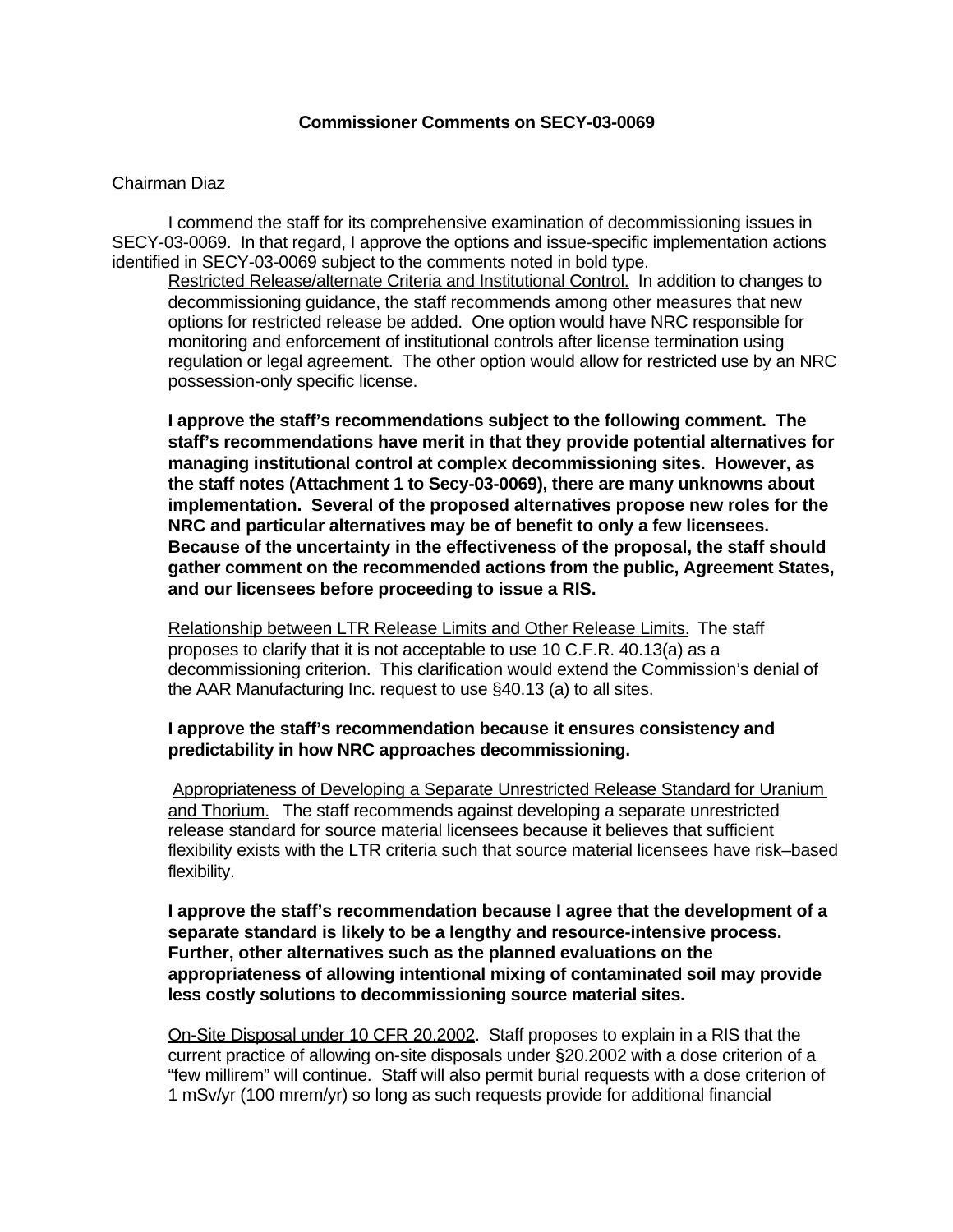assurance to cover the cost of decommissioning the burial site at license termination. In Attachment 4 to SECY-03-0069, staff notes that the LTR requires re-examination of prior burials for license termination.

#### **I approve the staff's proposal to clarify the position for on-site disposal under §20.2002 as it seems warranted.**

Controlling the Disposition of Solid Materials. Staff recommends that the relationship between the LTR's restricted release dose constraint and the existing case-by-case approach for controlling the disposition of solid materials be explained in a RIS.

**I approve the staff recommendation. It appears that Attachment 5 of SECY-03- 0069 contains most of the information that would be incorporated into a RIS, but it is not clear how widespread the demand is for this clarification. Thus, staff should ensure that the resources applied to this activity are constrained.** 

Realistic Exposure Scenarios. The staff recommends that more realistic exposure scenarios be incorporated into guidance for use with the LTR.

**I approve the staff's recommendation subject to the following comment. I strongly support the use of reasonably conservative, as opposed to unnecessarily conservative, scenarios. However, achieving consensus among stakeholders on site-specific measures such as the range of exposure scenarios appropriate for a specific site, the most likely reasonably foreseeable scenario, and the underlying assumptions for those scenarios could be costly and resource-intensive. In addition, staff notes that this effort could result in a lack of finality in the decision process if the actual land use is different than the predicted land use. This potential outcome is of concern because it could result in the need to revisit sites with terminated licenses not unlike the staff's current evaluation of formerly licensed sites associated with the Terminated License Review Project. As a result, I believe that the viability of the approach should be discussed with stakeholders and the results provided to the Commission before the guidance is finalized.** 

Measures to Prevent Future Legacy Sites. To avoid future legacy sites, staff recommends rulemaking to incorporate, among others, measures to re-evaluate decommissioning cost estimates, require ground-water monitoring for some licensees, allow NRC to hold parent companies and subsidiaries liable for decommission costs, and require certain licensees to obtain onsite property damage insurance.

**I approve the staff's recommendation to pursue rulemaking, because these measures seem appropriate so as to avoid creating legacy sites. However, unrestrained implementation of the new requirements could result in an unnecessary regulatory burden. Thus, I withhold final judgment on their utility until the provisions have been commented on by the public and licensees.**

Changes in Licensee Operations. Staff recommends that 10 CFR 20.1406 be revised to require both current and new applicants to design and operate facilities to minimize contamination. In addition, changes will be made to staff guidance and management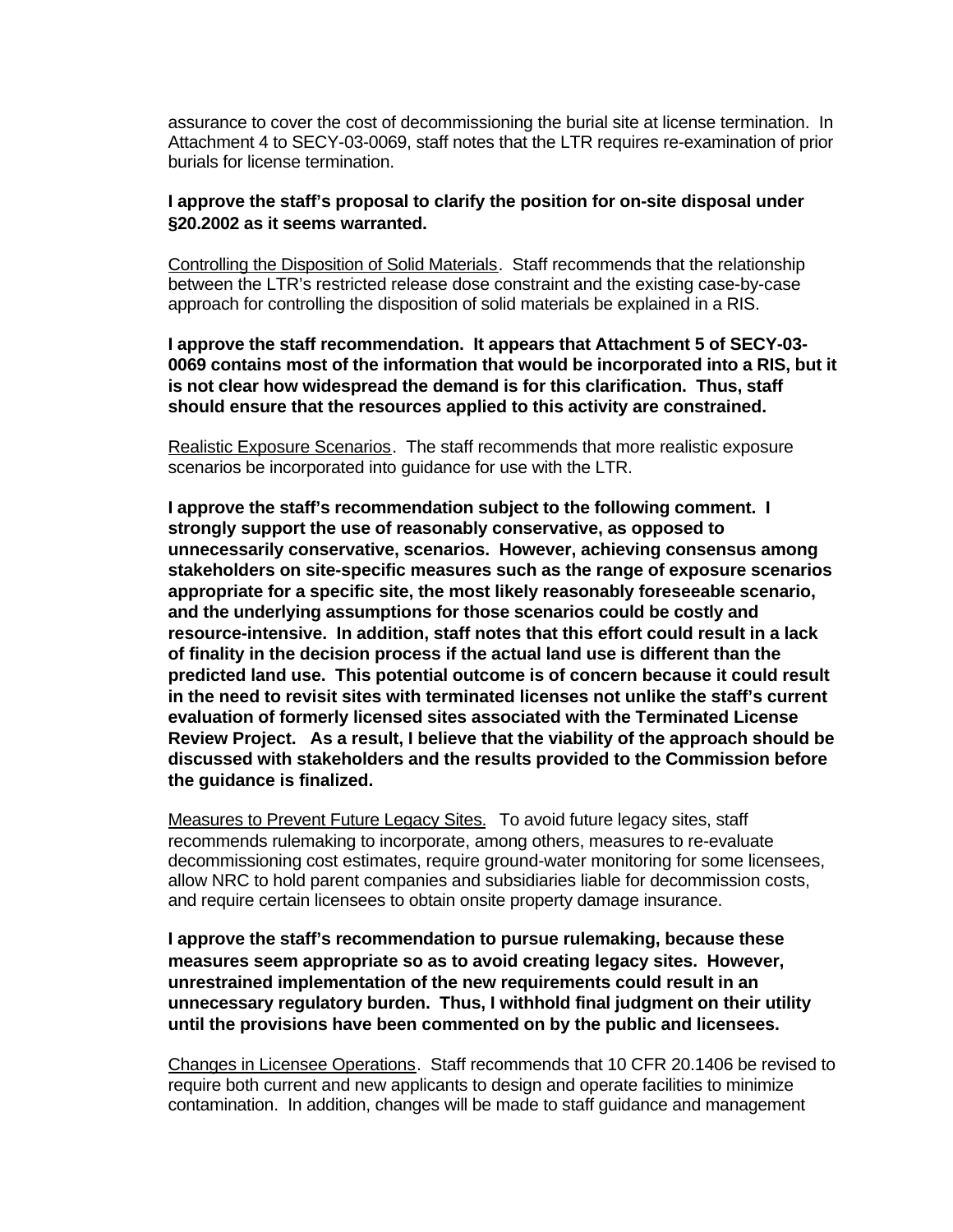directives to increase emphasis on enforcement for non-compliances with surveying and monitoring requirements and incorporating risk-informed approaches to monitoring and reporting programs.

**I approve these measures because they appear to be prudent. However, in addition to incorporating risk-informed approaches, the staff should ensure that they are performance-based.**

#### Commissioner McGaffigan

I approve the staff's recommended options and implementation actions listed in Attachment 10 to this paper. I believe that by implementing this path forward, we can make the license termination rule (LTR) a much more flexible and implementable tool, particularly for sites pursuing restricted release. I would note for the record that the impetus for this paper came from the Commission as it struggled with some particular decommissioning cases. I believe that the staff has delivered the sort of comprehensive approach to the LTR analysis for which the Commission was looking.

Of all the staff recommendations the one which I am accepting most reluctantly is that we not pursue a separate unrestricted release standard for uranium and thorium. Former Chairman Meserve, commenting on the proposed LTR as a private citizen years prior to joining the Commission, warned that the unrestricted release standard being proposed would be expensive compared with the health and safety benefits and likely unimplementable for uranium and thorium contaminated sites. Partly in response to such comments, the Commission designed the restricted release provisions of the final LTR. However, up to this point, those provisions have been essentially unimplementatable.

Almost all of our complex decommissioning sites involve uranium and/or thorium contamination. As the staff analysis points out, we are regulating the decontamination of these sites far more aggressively than similar sites lucky enough not to come under our regulatory control. The EPA 5 picocurie/gram Ra-226 ARAR would equate to approximately 75 mrem/year in the conservative scenario our staff has previously used. Similarly, in Europe, a different standard is applied to uranium and thorium contaminated sites from those sites contaminated with byproduct material. That all said, I recognize that rulemaking would consume resources and take a long time and that if we vigorously pursue those options outlined by the staff for implementation of the LTR's restricted release provisions, we can make restricted release work for many of these sites. Even with the new approaches, we will continue to be requiring far more of our licensees with uranium and thorium contamination on their sites than any other regulator of whom I am aware.

I agree with Chairman Diaz and Commissioner Merrifield concerning seeking stakeholder input for the actions listed under Restricted Release/Alternate Criteria and Institutional Control. The staff should move forward with the recommended actions, gather stakeholder input on the actions and share the results with the Commission before issuing the final revised guidance or RIS.

My only other comment is under Changes in Licensee Operations specifically the subheading of Reporting Deficiencies. Although I believe it is important that the staff be aware of on-site contamination that could change the decommissioning assumption, I also think this will be a very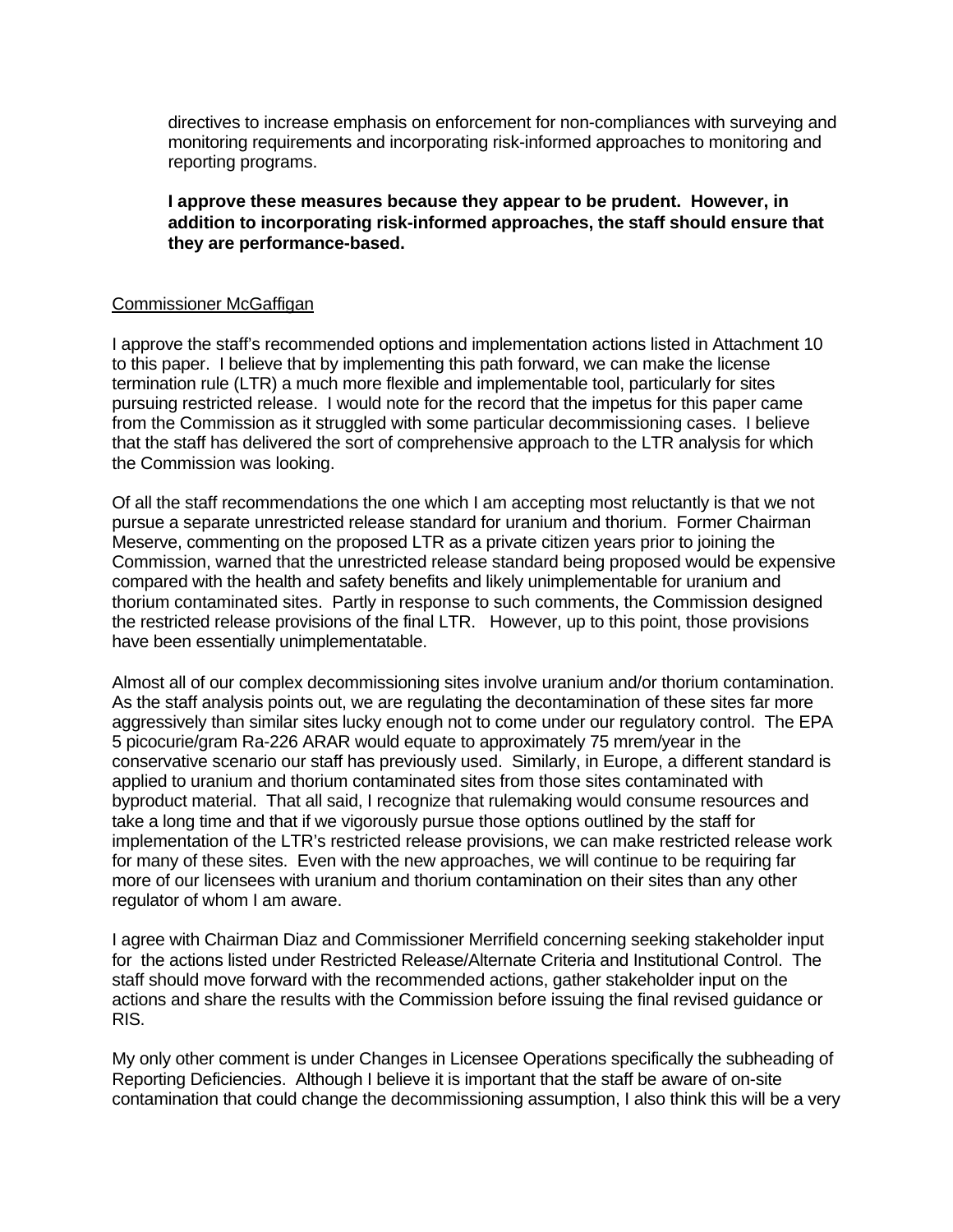difficult area for the staff to develop new regulations and guidance. Both must be, as Chairman Diaz stated "performance based" but they must also be specific enough to provide the staff with adequate guidance. The staff states that the licensees might be required to submit "an annual report of the concentrations of contaminants of concern". Without clear guidance to the staff on just how much information is sufficient in this area, I can envision a worst case scenario where a licensee is required to perform a full scale MARSSIM survey of its operating site every year to satisfy its annual reporting requirement. The staff will have to be very careful when crafting the guidance documents so that it is clear to the licensees and to the staff how much characterization information is enough.

#### Commissioner Merrifield

I approve with comments and modifications as described in the following paragraphs the staff recommendations provided in attachment 10 of SECY-03-0069, Results of the License Termination Rule Analysis. First I want to acknowledge the credible job the staff did in communicating the various opinions and concerns on the multiple issues, some related and some independent, associated with the license termination rule. It is important when dealing with a complex issue to view the issue and corrective recommendations as a complete package.

The staff has made some very good recommendations; but taken as a whole there may be considerable cost for both NRC and its licensees to implement all of the recommendations. Staff needs to implement the various recommendations in a cost effective manner. In addition, we have diverse licensees so a graded approach (i.e., a solution which places fewer restrictions on simple, low risk uses of radioactive materials with increasing restrictions as the situation becomes more complex or with higher risk) is appropriate. Because of the complexity of the recommendations, I will provide comments in each of the major areas as presented by the staff.

As a general overall comment, in the first eight attachments to the paper, the staff discusses issuing Regulatory Issue Statements to provide guidance. It is not clear if the staff intends to provide one large Regulatory Issue Statement or multiple statements. There are advantages and disadvantages to both approaches. Issuing one large Regulatory Issue Statement would present an integrated approach, while issuing several Regulatory Issue Statements would allow more detail to be presented on each topic. My comments in each area are written as if multiple Regulatory Issue Statements will be issued, but I would expect the staff to at least combine some of the issues into one document. I will also note that although the staff has done a commendable job of interacting with multiple groups to understand how each group addresses a particular aspect of decommissioning, there has been no vetting of the staff recommendations to appropriate stakeholders. The staff has provided good recommendations, and I agree that some of the recommendations can be implemented without stakeholder input. However, our stakeholders need to have the chance to provide input on appropriate parameters before a final document is issued. I have indicated in each area where I believe stakeholder comments on the staff recommendations should be solicited before final guidance documents are issued.

#### 1. Restricted Release/Alternate Criteria and Institutional Control

I approve the staff recommendations in this area. The staff has proposed several good options for implementing institutional control requirements to achieve the restricted release/alternative criteria of the rule. I fully concur that the staff should develop a series of alternatives that can be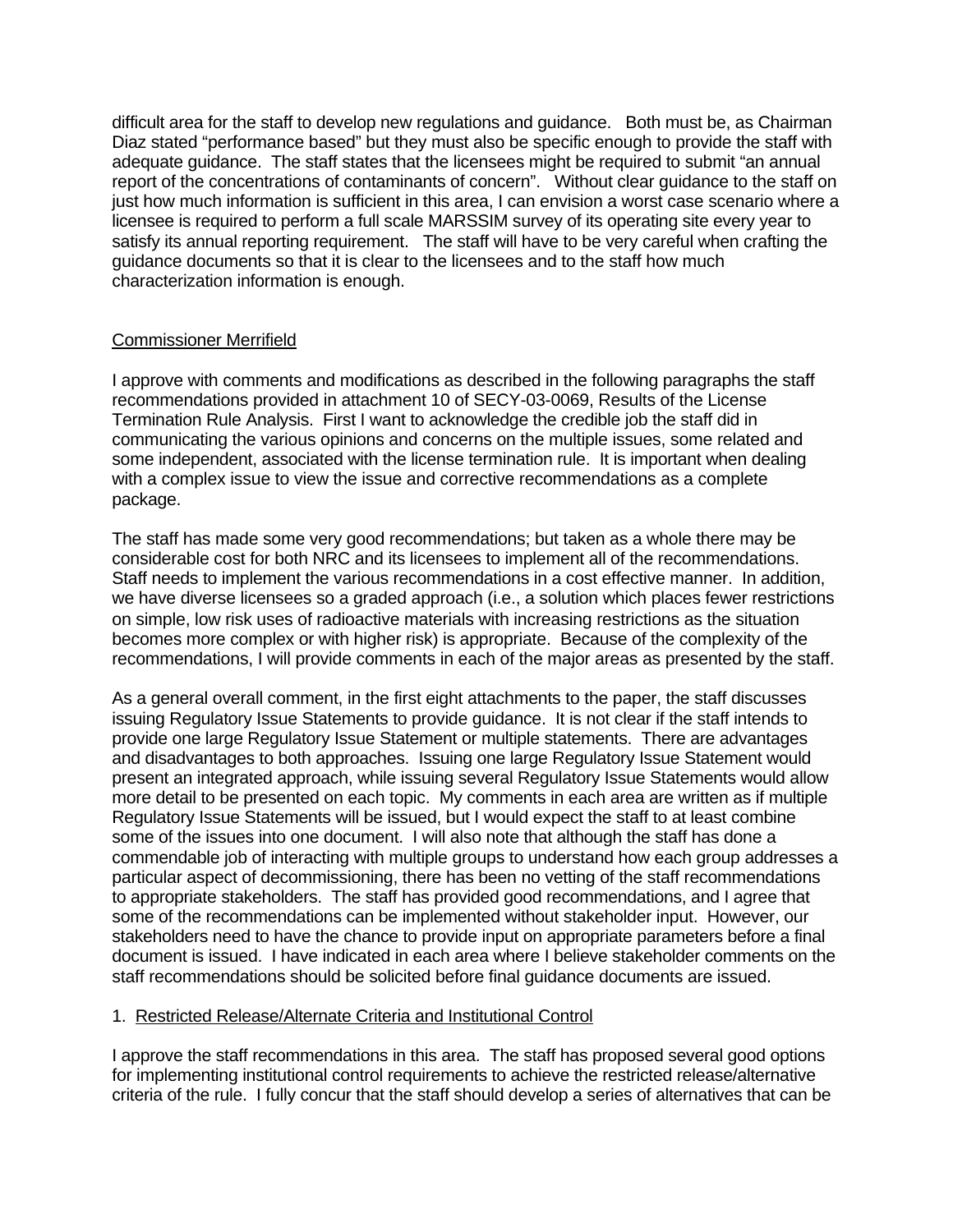implemented in a risk-informed graded approach so that simple, uncomplicated, low risk sites may have less restrictive institutional controls and the most controversial sites may result in a permanent, possession only license. Such actions may include zoning the site for industrial uses only or restricting the site from other uses (such as farming). I recognize that for the more complex sites a permanent NRC license may not be the desired solution, because the license may certainly be an impediment to selling the site; but it may be the only practical solution until some other clean up action can be taken or until another long term custodian can be found.

I also agree with the staff proposal to implement these recommendations through revised guidance and a Regulatory Issue Summary. This should be done through a public process that allows comments on all the relevant issues under this topic.

### 2. Relationship between LTR Release Limits and Other Release Limits

### 2.1 Unimportant Quantities under 10 CFR 40.13(a)

I agree with the staff recommendation that they should clarify in a Regulatory Issue Summary that the unimportant quantities criteria found in 10 CFR 40.13(a) is not a decommissioning criteria.

#### 2.2 Appropriateness of Developing a Separate Unrestricted Release Standard for Uranium and Thorium

I agree with the staff recommendations not to develop separate standards for the unrestricted release of uranium and thorium given the existing low number of sites potentially affected by the development of such a standard as compared to the cost of the rulemaking effort. Implementing other recommendations outlined in this paper should provide flexibility to the existing sites to adequately address their decommissioning issues.

## 2.3 On-Site Disposal under 10 CFR 20.2002

I agree with the two staff recommendations of (a) limiting approval of on-site disposals to a dose criterion of a few millirem with the recognition that the issue will need to be reassessed at license termination or (b) permit burial requests with a dose criterion up to 100 mrem/year providing adequate financial assurance is provided to address the issue at license termination. I believe both of these options are relevant to preventing future legacy sites.

However, I would add a third option to the staff recommendations for this area. This third option was discussed to some degree in the paper but was not included in the final staff recommendations. Specifically, if the material to be disposed on site is mainly short lived activity which will significantly decay in a few years, then the staff could approve on-site disposal with a maximum dose rate of 25 mrem/year without requiring additional financial assurance for license termination. This option assumes that license termination is not imminent.

This guidance should be published in a Regulatory Issue Summary in such a manner that allows for public input and comment.

#### 2.4 Controlling the Disposition of Solid Materials

I agree with the staff recommendation to publish a Regulatory Issue Summary which describes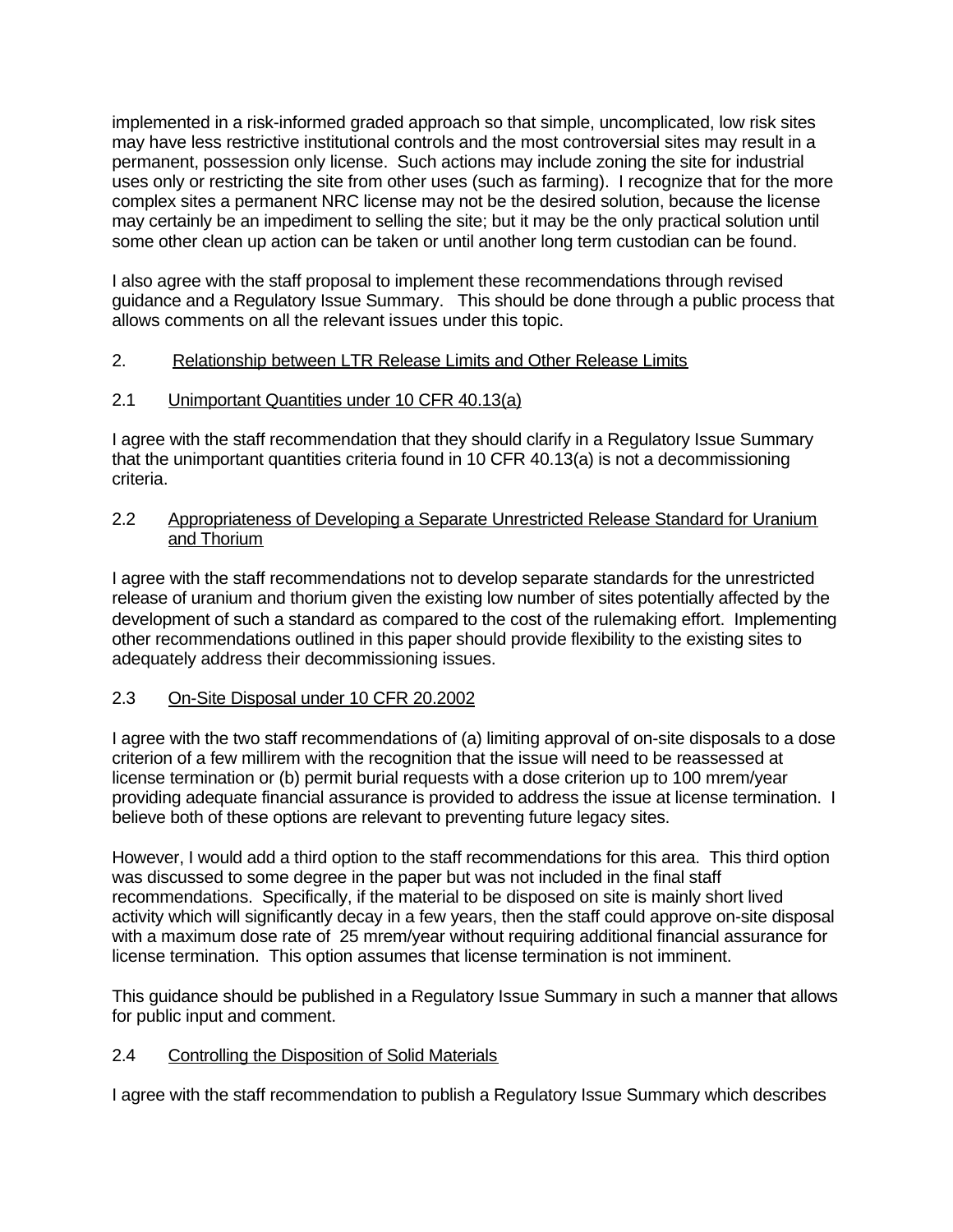the relationship between the license termination rule's unrestricted-release dose constraint and the existing case-by-case approach for controlling the disposition of solid materials. The staff does not need to solicit public comment on this document. I would caution the staff on one aspect of their analysis in this section of the paper. One main point brought up by the staff is that the conservative aspect in the license termination rule technical basis and current dose modeling assumptions adequately addresses the uncontrolled release of site material once the site license is terminated. However, in the next part of the paper ("Realistic Exposure Scenarios"), the staff discusses reducing conservatism in the license termination analysis by allowing realistic exposure scenarios and not necessarily requiring the most conservative land use scenario of farming. I recognize that the staff did not tie these two issues together in the paper, but they are related at least to the casual observer. When developing the Regulatory Issue Summary to address this recommendation, the staff will need to provide some additional detail, not contained in the paper, which describes the conservatism in the license termination analysis related to off-site release of the material after license termination and how it may be possible to reduce some of the conservatism and still retain adequate assurance of protection of public health and safety with the unrestricted release of the material.

## 3. Realistic Exposure Scenarios

I agree with the staff recommendations on using realistic exposure scenarios by assuming reasonable foreseeable land uses for the 1,000 year analysis time period. I believe we have been ultra conservative in this area and this approach will put us more in-line with other Federal regulatory agencies. It is also a good approach to negotiate reasonable foreseeable land use with appropriate stakeholders.

## 4. Measures to Prevent Future Legacy Sites

Appropriate measures to prevent future legacy sites is an issue which is very important to me. One of our responsibilities as a Federal regulator is to ensure that our regulatory decisions do not create an unfunded mandate for future generations to resolve and correct. At the same time, overly oppressive regulatory measures designed to achieve some ideal solution can create unwarranted restriction on land use and unnecessary burden on the industry . This is an area where we must be very careful to ensure our actions are appropriately focused.

## 4.1 Changes to Financial Assurance

I believe that it is appropriate to change the manner NRC approaches financial assurance for decommissioning activities. Too often in the past the discussion of financial assurance has focused on the instrument providing the financial assurance and not on the factors contributing to the bottom line number until decommissioning occurs. The staff was following the approved review procedures but the review procedures themselves focused more on the financial instrument than on the actual calculation. In this paper, the staff presented multiple technical issues that licensees should be considering during operation which could/will affect funds needed for decommissioning. In addition, changes in financial assurance requirements must be carefully coordinated among NRR, NMSS, and OGC to ensure there are consistent standards being applied across the Agency.

## 4.1.1 Initial Underestimation of Decommissioning Costs

I agree with the staff recommendation to revise the regulations to require NRC approval of the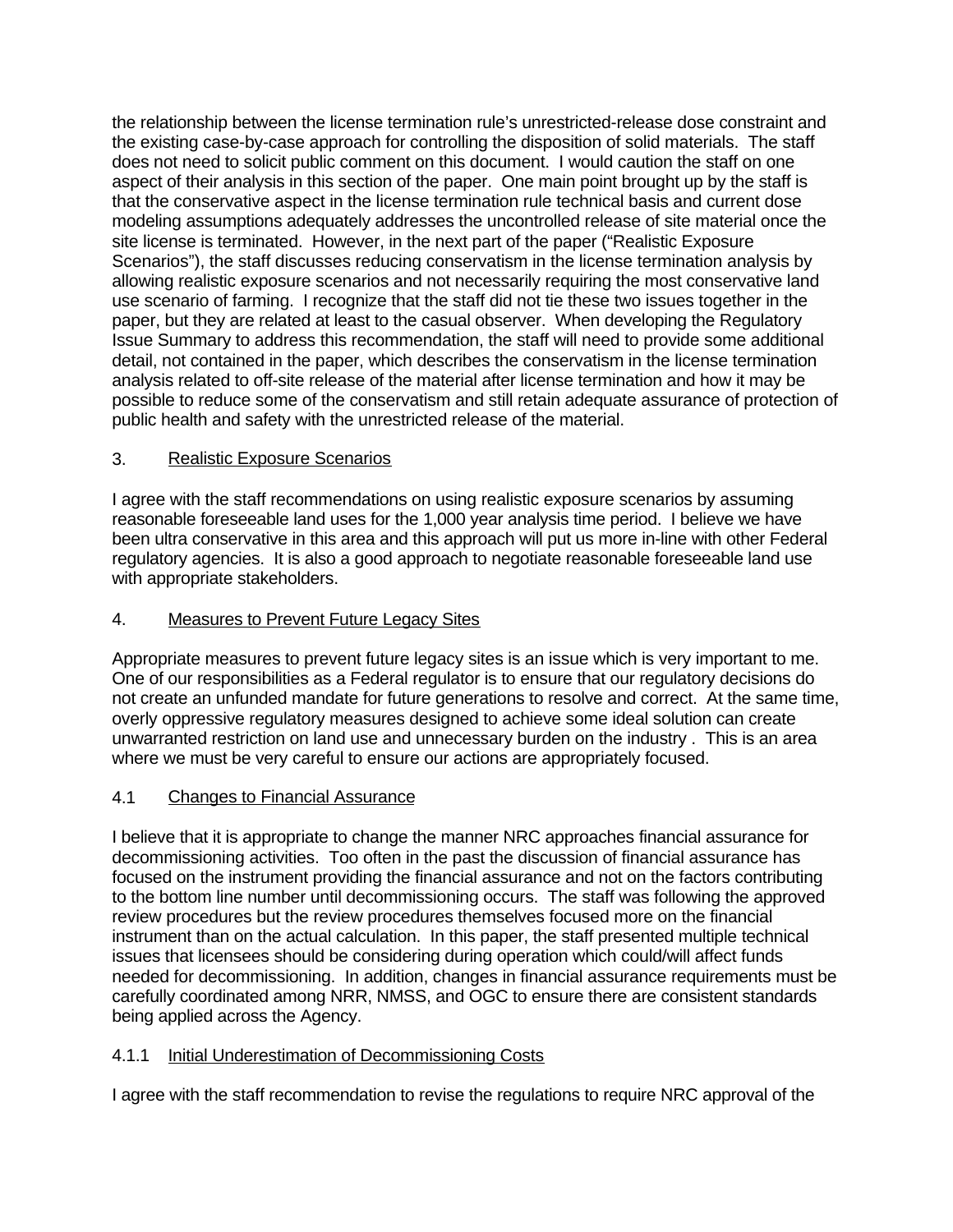decommissioning funding plan and to base the financial assurance on unrestricted release. Options should be provided for existing licensees to develop a decommissioning funding plan based on restricted release only if they can reasonable demonstrate that restricted release is viable for the site. I would also add that for new licensees, the preferred decommissioning plan should be for unrestricted release but the final regulations should allow for the potential of restricted release in the event of unusual circumstances (i.e., a major incident resulting in a significant environmental impact) or a determination that the facility is needed in the national interest.

## 4.1.2 Operational Indicators of Increasing Costs

I also agree with the staff recommendations to revise the regulations to require re-evaluation of decommissioning costs due to significant operational indicators of increased costs for decommissioning. This should encourage licenses to monitor operational practices to ensure they do not have an adverse impact on decommissioning.

I also agree with the staff recommendation that for sites with large radioactive material throughput or liquid processes the regulations should require the establishment of a subsurface and groundwater monitoring plan during operation.

### 4.1.3 Unavailability of Funds in Bankruptcy Where Financial Assurance is Provided by parent Company or Self-guarantee

On the surface, the staff concerns about self-guarantee of funds by major corporations appears reasonable. However, our experience, to date, with the existing 34 companies holding NRC licenses and which self-guarantee their decommissioning funding is that none have gone bankrupt or failed to proceed with decommissioning projects. I understand the staff concern that in the last several years several major companies have suddenly and unexpectedly gone bankrupt. I will not object to raising the issue for public comment in a rulemaking to address financial assurance regulations. I readily understand that the NRC needs better tools or processes to determine if a self-guarantee is adequate. However, staff will need to document more than just a general concern to justify significant regulatory changes in this area.

## 4.1.4 Inadequate Financial Disclosure

I have no objections to initiating rulemaking to require licensees with a parent or self-guarantee to provide additional certification that its financial statements do not omit off-balance sheet liabilities that would prevent it from meeting the financial test.

#### 4.1.5 Reaching Assets after Corporate Reorganization If Financial Assurance Proves Inadequate

I strongly support revising our regulations to require licensees to provide NRC with agreements that allow NRC to hold parent companies and subsidiaries liable for appropriate decommissioning costs in order to approve a reorganization of the company. Staff from NRR and NMSS will need to work closely with OGC on this specific issue. I am not as concerned if a reorganization results in a new company holding the license and the new company has sufficient assets or appropriate financial instruments to support operation and decommissioning of the facility. But too often in the past, we have seen a reorganization where the new company has the license and insufficient assets to properly operate or decommission the site. Then at a later